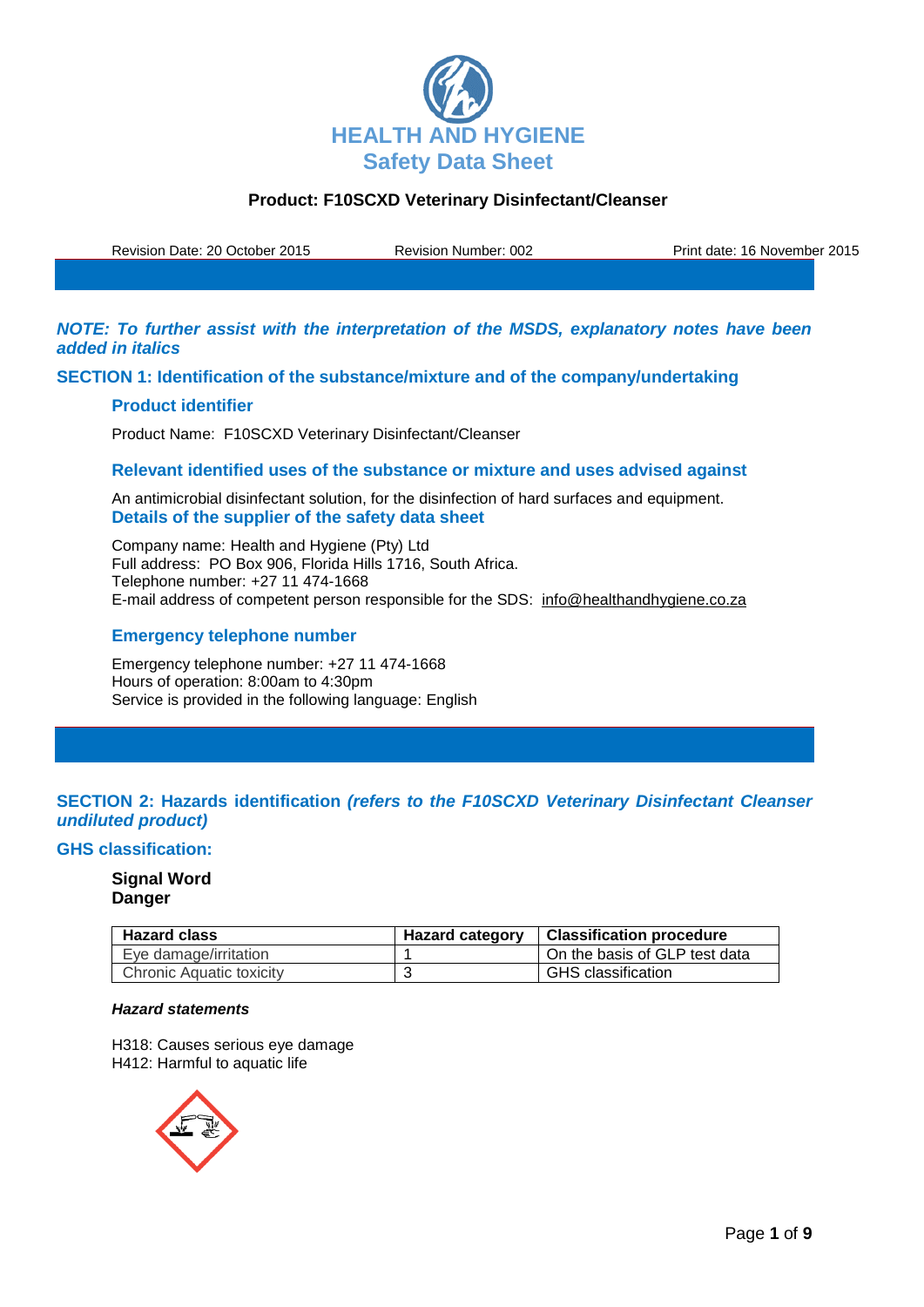

Revision Date: 20 October 2015 Revision Number: 002 Print date: 16 November 2015

#### **Precautionary statements**

P280: Wear correct eye safety equipment when handling this mixture. P273: Avoid release into the environment P305+P351+P338: IF IN EYES: Rinse cautiously with water for several minutes. Remove contact lenses, if present and easy to do. Continue rinsing. P310: Contact Poison centre/doctor/physician. P501: Dispose of container in suitable manner as is required by country legislation P101: If medical advice is needed, have product container or label at hand P102: Keep out of reach of children P103: Read label before use

# **SECTION 3: Composition/Information on ingredient**

### **Ingredients**

| <b>Name</b>                                | <b>CAS Number</b> | <b>Proportion</b> |
|--------------------------------------------|-------------------|-------------------|
| Benzalkonium chloride                      | 68424-85-1        | $1 - 10%$         |
| Polymeric Biguanide Hydrochloride          | 27083-27-8        | $0.1 - 1 %$       |
| Ingredients determined not to be hazardous |                   | <b>Balance</b>    |

#### **SECTION 4: First aid measures**

#### *Following contact with eyes*

If in eyes, hold eyelids apart and flush the eyes continuously with running water. Remove contact lenses. Continue flushing for at least 15 minutes, or until advised to stop by the Poisons Information Centre or a doctor, Seek immediate medical attention.

#### *Following skin contact*

Remove all contaminated clothing immediately. Wash affected area thoroughly with soap and water. Wash contaminated clothing before reuse or discard.

#### *Following inhalation*

Move the person to fresh air. Contact a physician if required.

#### *Following ingestion*

Do not induce vomiting. Wash out mouth thoroughly with water.

**Advice to Doctor**

Treat symptomatically.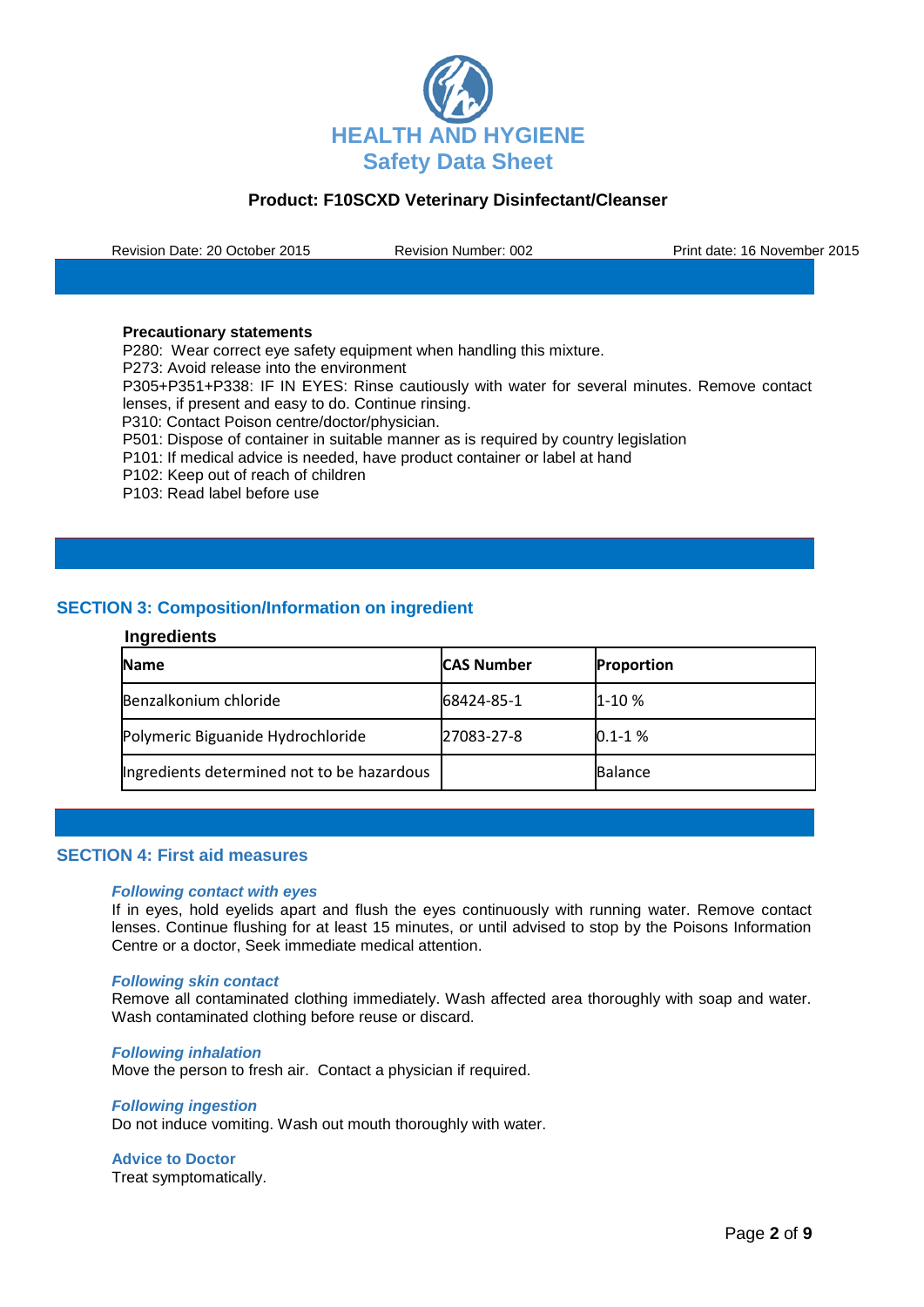

Revision Date: 20 October 2015 Revision Number: 002 Print date: 16 November 2015

## **Most important symptoms and effects, both acute and delayed**

*Eyes:* May be some pain and reddening of the eye, which will moderate after some time

*Skin:* None

*Inhalation***:** None

**Ingestion**: Ingestion of the concentrate may cause irritation to mouth, throat and digestive tract

**Environment:** Is known to cause long term adverse effects in an aquatic environment. (Refers to the F10SCXD Veterinary Disinfectant/Cleanser undiluted product)

### **4.3. Indication of any immediate medical attention and special treatment needed**

Follow First Aid Procedures.

### **SECTION 5: Fire-fighting measures**

### **Suitable Extinguishing media**

Use appropriate fire extinguisher for surrounding environment.

### **Hazards from Combustion Products**

Non-combustible material.

### **Specific Hazards Arising from the chemical**

This product is non-combustible. However heating can cause expansion or decomposition leading to violent rupture of containers.

### **Special protective equipment and precautions for fire fighters**

Fire fighters should wear full protective clothing and self- contained breathing apparatus (SCBA) operated in positive pressure mode. Fight fire from safe location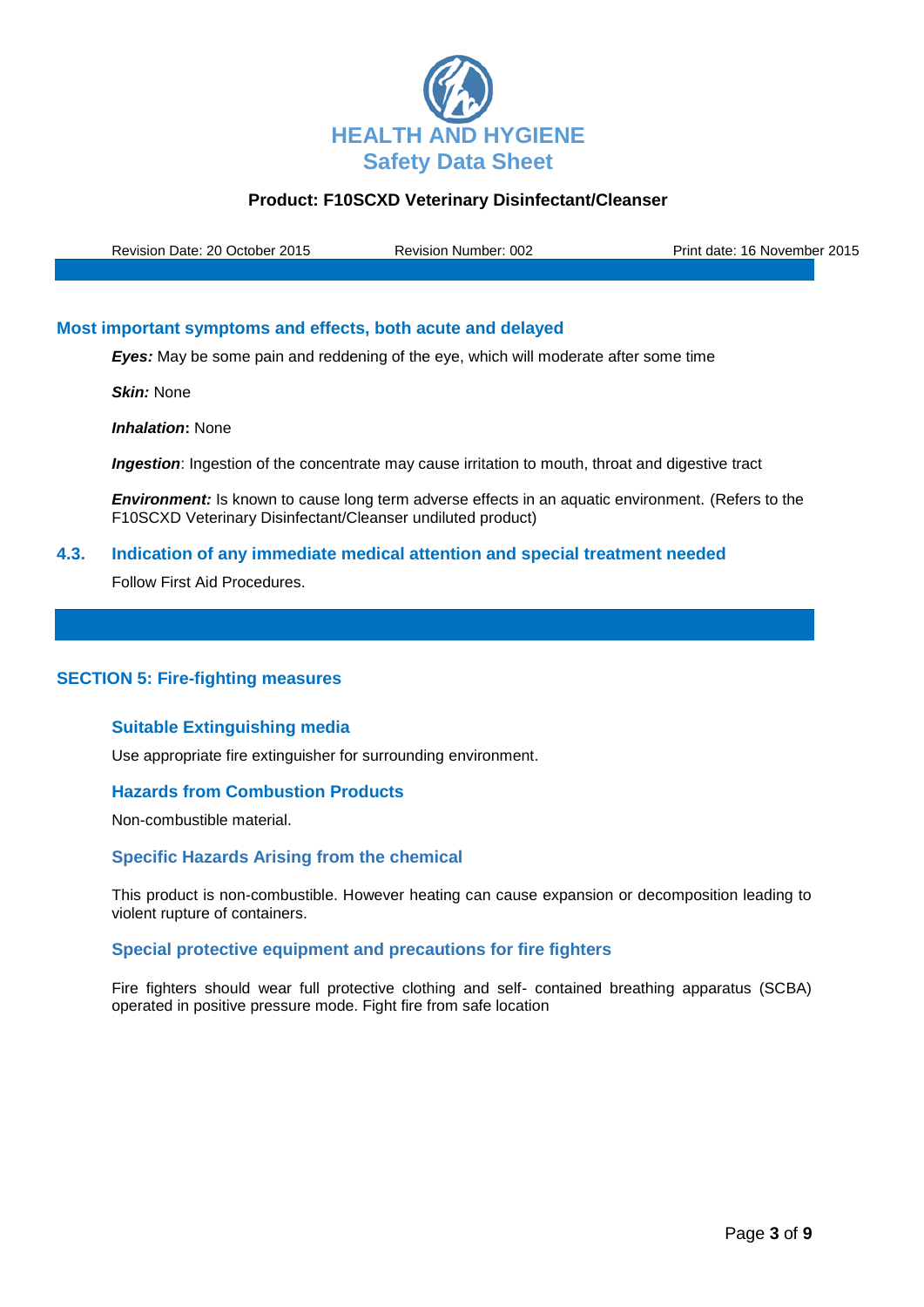

Revision Date: 20 October 2015 Revision Number: 002 Print date: 16 November 2015

### **SECTION 6: Accidental release measures**

#### **Personal precautions, protective equipment and emergency procedures**

Wear appropriate personal protective equipment and clothing to prevent exposure to clothing, skin and eyes. Increase ventilation. Dispose of waste according to the applicable local and national regulations.

#### **Environmental precautions**

If contamination of sewers or waterways occurs inform the local water and waste management authorities in accordance with local regulations.

#### **Methods and materials for containment and clean up**

If possible contain the spill. Place inert absorbent material onto spillage. Collect the material and place into a suitable container. Do not dilute material but contain it

#### **SECTION 7: Handling and storage**

#### **Precautions for safe handling**

Avoid skin or eye contact. Keep containers sealed when not in use. Maintain high standards of personal hygiene i.e. washing hands prior to eating, drinking, and smoking or using toilet facilities.

#### **Conditions for safe storage, including any incompatibilities**

Store in a cool, dry, well ventilated area, out of direct sunlight. Store in suitable, labelled containers. Keep containers tightly closed. Store away from incompatible materials. Ensure that storage conditions comply with applicable local and national regulation.

#### **SECTION 8: Exposure controls/personal protection**

#### **Occupational exposure limit values**

No exposure standards have been established for the mixture. However, over-exposure to some chemicals may result in enhancement of pre-existing adverse medical conditions and/or allergic reactions and should be kept to the least possible levels.

### **Biological Limit Values**

No biological limits allocated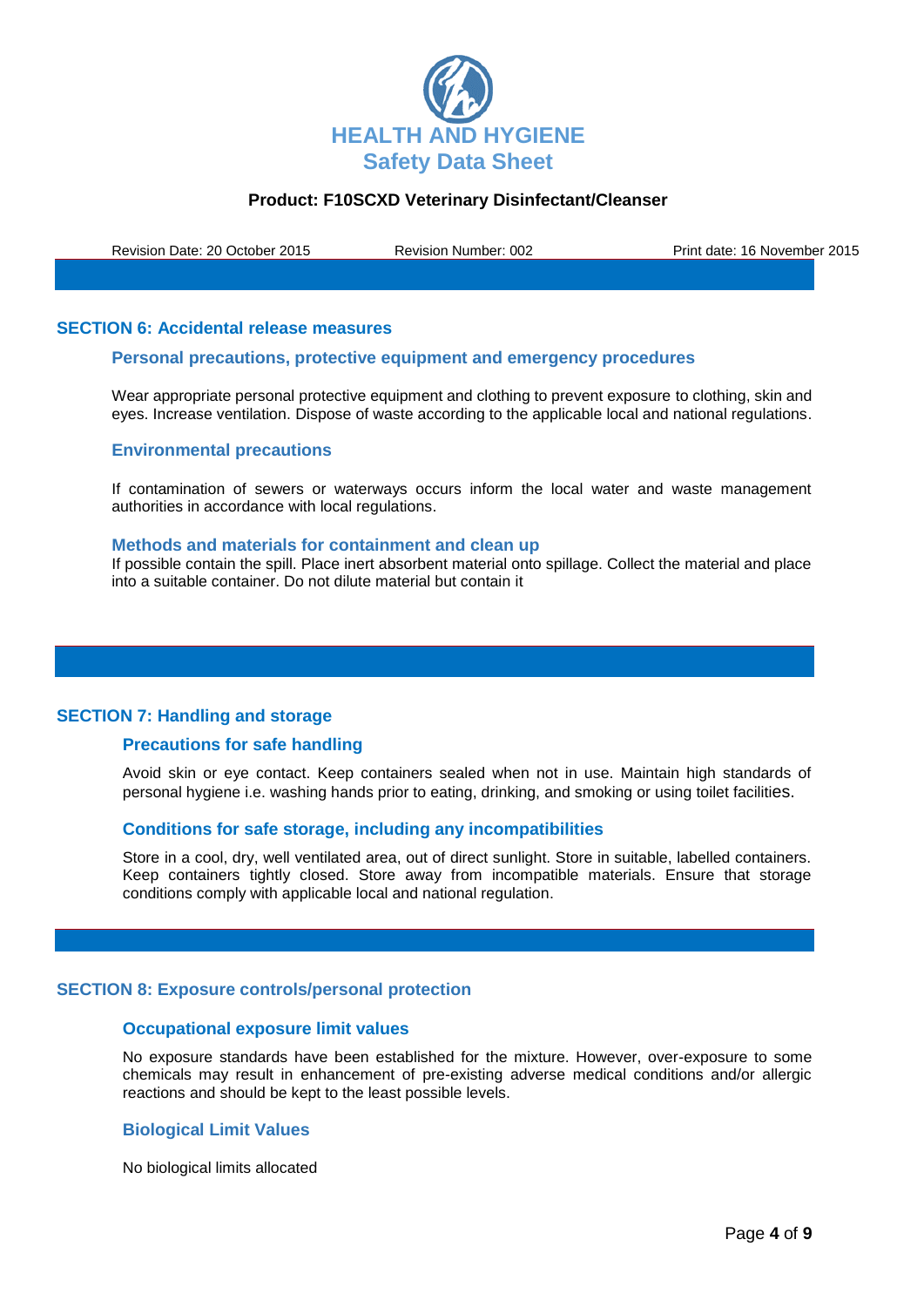

Revision Date: 20 October 2015 Revision Number: 002 Print date: 16 November 2015

# **Appropriate Engineering Controls**

No engineering controls required

## **Respiratory Protection**

No respiratory protection required

**Eye Protection**

Wear eye protection.

### **Hand Protection**

None required, however care should be exercised to prevent contact with skin.

### **SECTION 9: Physical and chemical properties**

Appearance: clear, colourless or green liquid. Odour: odourless or pine odour Odour threshold: not available pH: 7.5 Melting point/freezing point not available Boiling point: 100°C Flash point: not available Evaporation rate not available Flammability: not combustible Vapour pressure: not available<br>Vapour density (air=1) not available Vapour density (air=1) not<br>Density:  $1.0$ Density: 1.0<br>Solubility in water: 1.0<br>Solubility in water: 1.0 Solubility in water: Partition coefficient not known<br>Auto-ignition temperature not available Auto-ignition temperature Decomposition temperature not available Viscosity 5mpa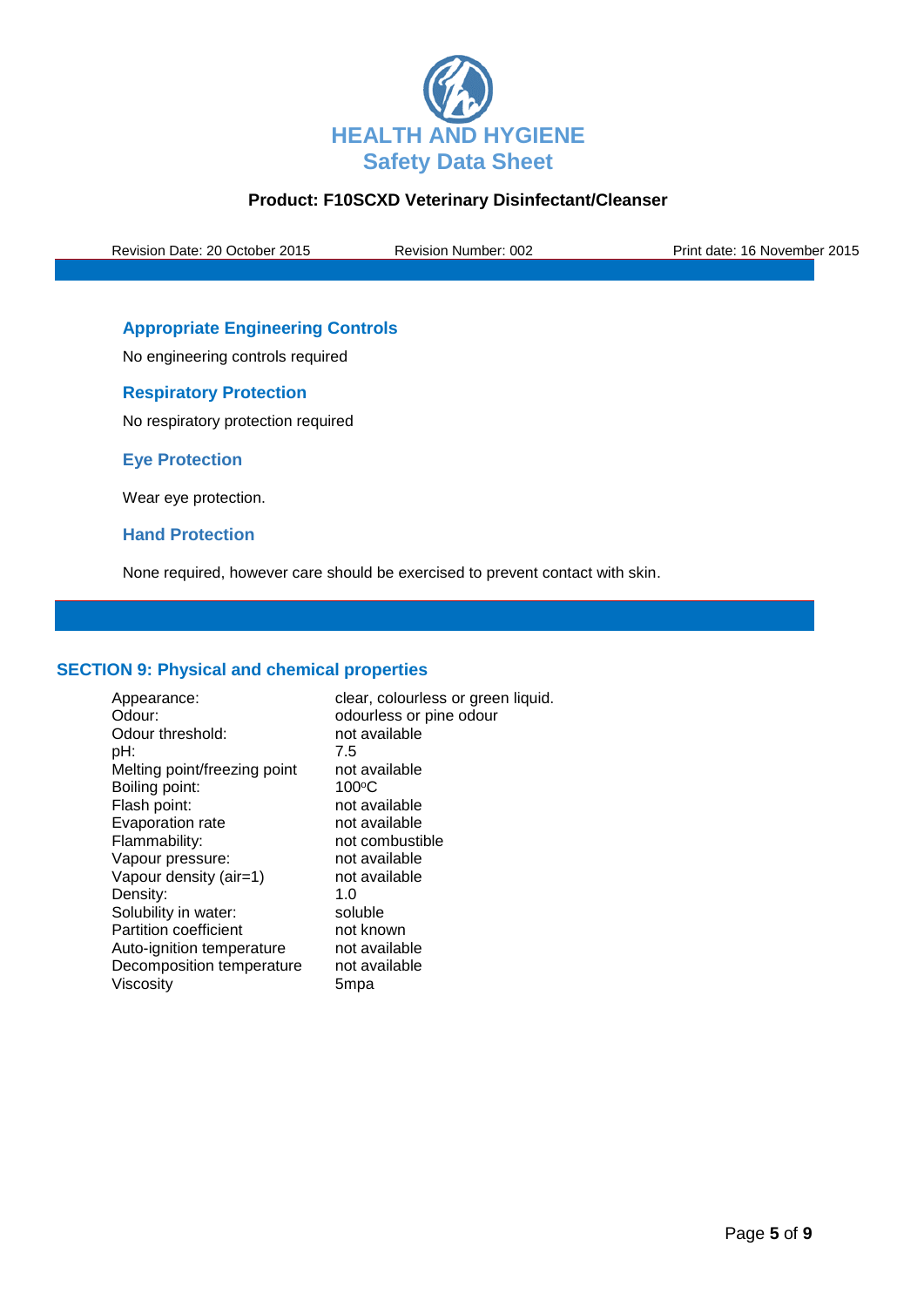

Revision Date: 20 October 2015 Revision Number: 002 Print date: 16 November 2015

# **SECTION 10: Stability and reactivity**

## **Chemical stability**

Stable under normal conditions of storage and handling.

### **Possibility of hazardous reactions**

Stable under normal conditions of storage and handling

**Conditions to Avoid** Do not mix with soaps and other chemicals.

**Incompatible materials** Anionic detergents / chemicals.

**Hazardous Decomposition Products** Not available

**Possibility of hazardous reactions** Not available

# **SECTION 11: Toxicological information**

| <b>Toxicity</b>                                                | <b>Packed Concentrate</b>                                                                                    | Use Dilutions (1:100 and higher) |
|----------------------------------------------------------------|--------------------------------------------------------------------------------------------------------------|----------------------------------|
| Acute Oral Toxicity: (Rat)                                     | Toxicity>2000mg per kg                                                                                       | No toxicity (>200000mg per kg)   |
| Acute Dermal Toxicity: (Rat)                                   | Toxicity >5000mg per kg                                                                                      | No toxicity (>500 000mg per kg)  |
| Acute Eye Irritation                                           | Causes serious eye damage                                                                                    | None                             |
| <b>Acute Dermal Irritation</b>                                 | None                                                                                                         | None                             |
| <b>Acute Inhalation Toxicity</b>                               | None                                                                                                         | None                             |
| <b>Skin Sensitization</b>                                      | Not a skin sensitizer                                                                                        | Not a skin sensitizer            |
| Carcinogenicity, mutagenicity<br>And toxicity for reproduction | Based on data for the raw materials, no carcinogenic, mutagenic or<br>toxicity for reproduction is predicted |                                  |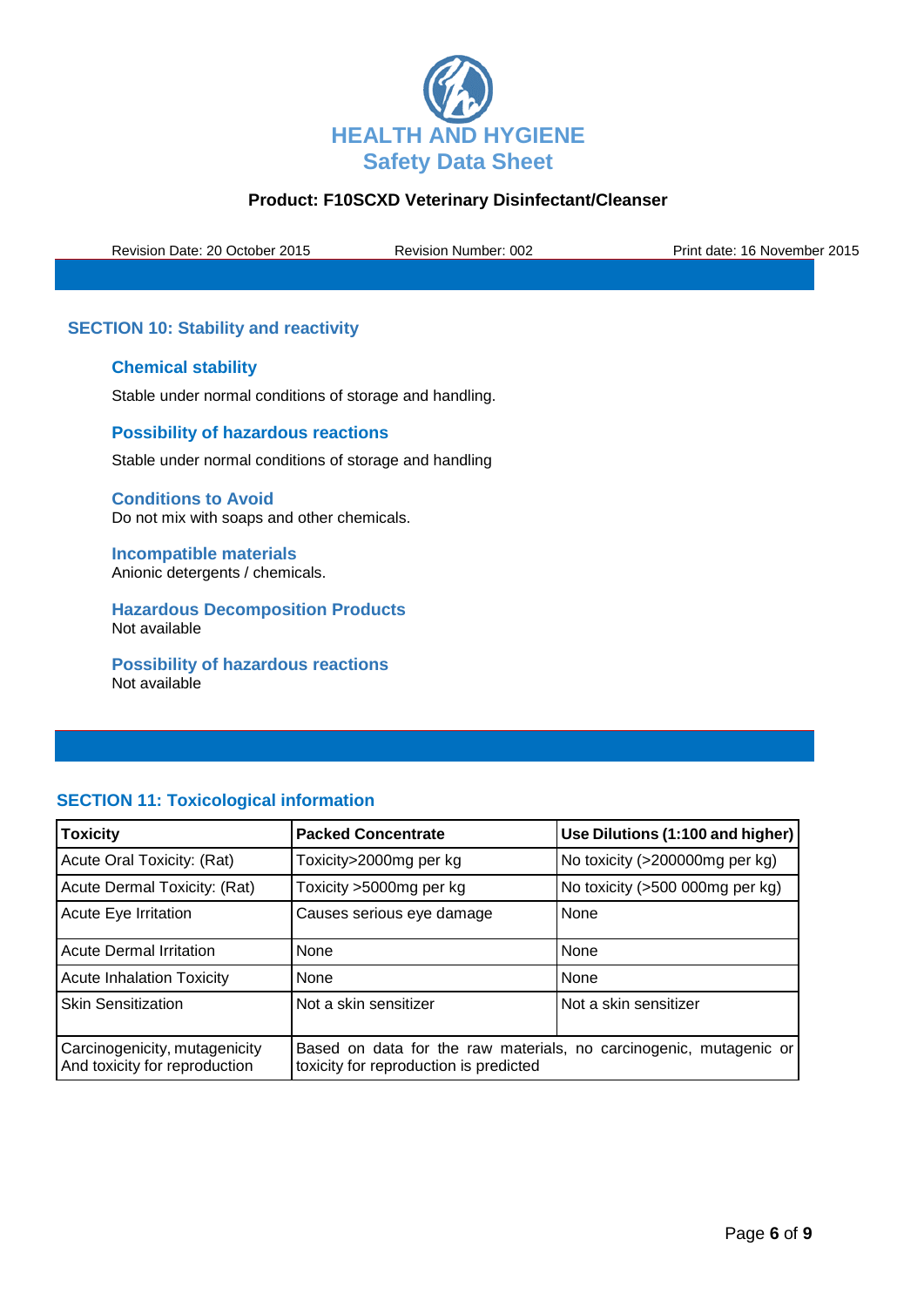

Revision Date: 20 October 2015 Revision Number: 002 Print date: 16 November 2015

### **Ingestion**

Ingestion of this product may irritate the gastric tract causing nausea and vomiting.

**Inhalation** None

**Skin** None

**Eye** May Cause eye damage.

**Respiratory sensitation** Not a respiratory sensitiser.

**Skin Sensitisation** Not a skin sensitiser.

#### **STOT-single exposure**

Not expected to cause toxicity to a specific target organ.

### **STOT-repeated exposure**

Not expected to cause toxicity to a specific target organ.

### **Aspiration Hazard**

Not expected to be an aspiration hazard.

# **SECTION 12: Ecological information**

**Eco toxicity** The available ecological data is given below.

**Persistence and degradability** Biodegradable

**Mobility** Not mobile

**Bioaccumulative Potential** Not available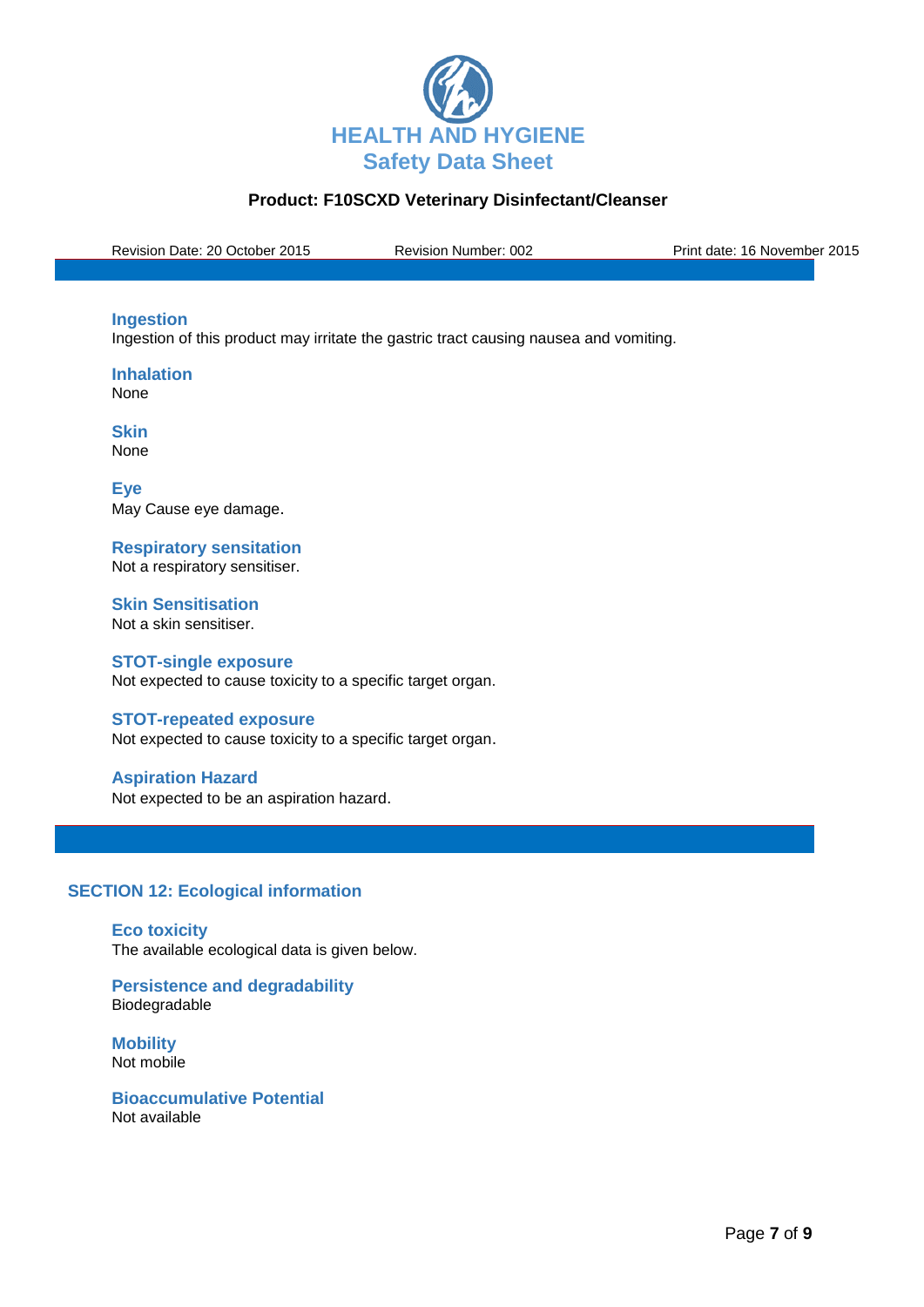

Revision Date: 20 October 2015 Revision Number: 002 Print date: 16 November 2015

**Other Adverse Effects** Not available

**Environmental Protection** Prevent this material entering waterways, drains and sewers.

**Acute Toxicity – Fish** LC50 (fish): Not available

**Acute Toxicity – Daphnia** LC50 (Daphnia): Not available

### **SECTION 13: Disposal considerations**

The disposal of the spill waste material must be done in accordance with applicable local and national regulations.

# **SECTION 14: Transport information (according to SANS 10228 and 10229-1)**

UN Number: None allocated UN Proper Shipping Name: None allocated

**Transport Hazard Classes** None allocated

**IMDG Marine pollutant** No

### **SECTION 15: Regulatory information**

Classified as Hazardous according to SANS 10234:2008: Globally Harmonised System of Classification and labelling of Chemicals (GHS). Act 36 Registration Number: G3073